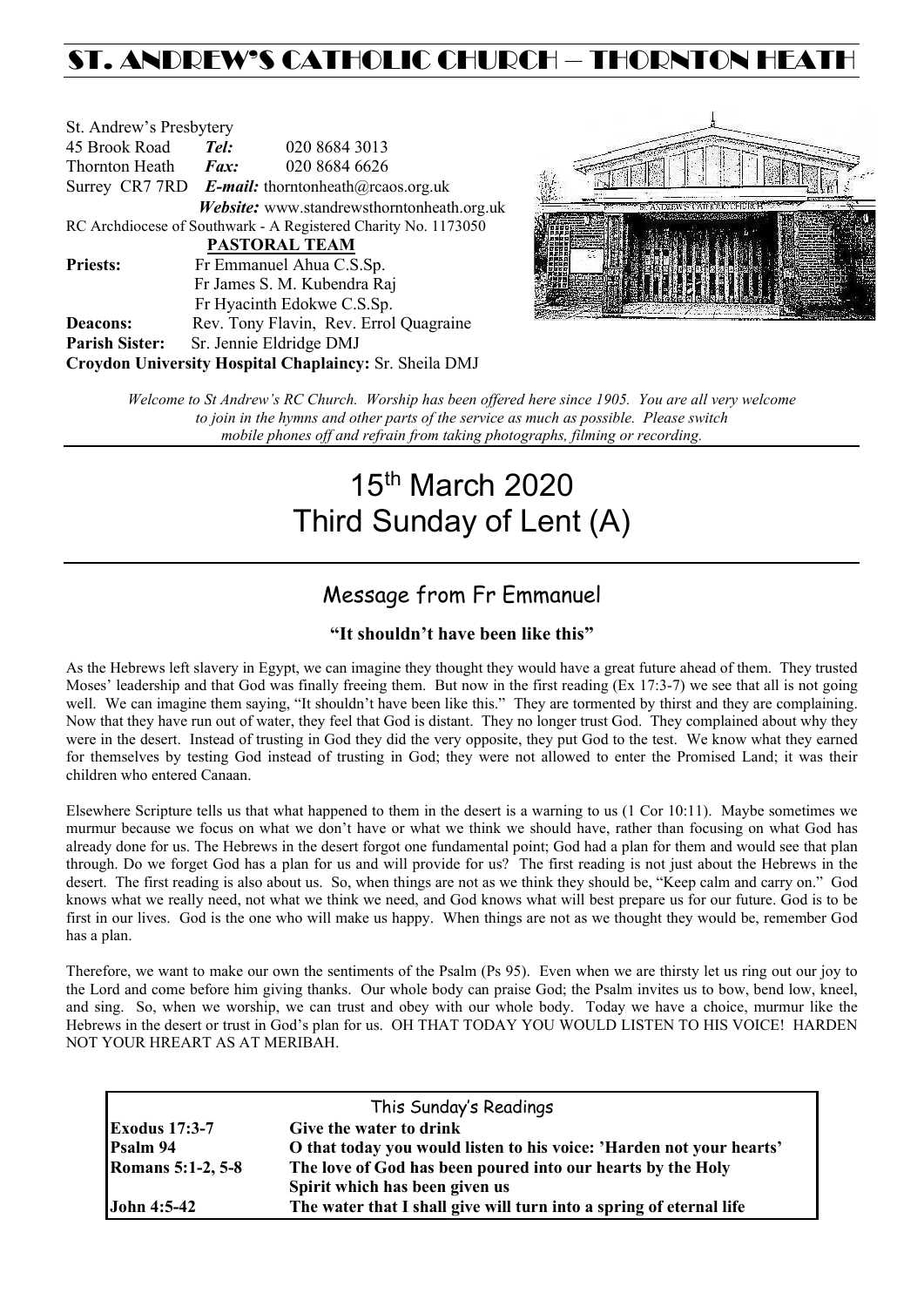### Diary for the Week

|                                                         |                                        | UIUI Y JUI THE WEEN                                      |                                      |  |  |
|---------------------------------------------------------|----------------------------------------|----------------------------------------------------------|--------------------------------------|--|--|
| Sunday 15 <sup>th</sup> March                           |                                        | 6.00pm (Saturday) First Mass of Sunday                   | Parishioners                         |  |  |
| 3 <sup>rd</sup> Sunday of Lent                          |                                        |                                                          |                                      |  |  |
|                                                         | 9.30am                                 | Mass                                                     | Jessica Mary Badu RIP                |  |  |
|                                                         | 11.30am                                | Mass                                                     | Samuel Osei Boadu RIP                |  |  |
|                                                         | 4.00pm                                 | <b>Confirmation Group</b>                                |                                      |  |  |
|                                                         | 5.00pm                                 | <b>Rosary</b>                                            |                                      |  |  |
|                                                         | $5.15 - 5.45$ pm                       | <b>Exposition and Benediction</b>                        |                                      |  |  |
|                                                         | 6.00 <sub>pm</sub><br>7.00pm           | Mass                                                     | Loraine Viegas RIP                   |  |  |
|                                                         | $7.00 - 9.00$ pm                       | <b>Choir practice</b><br><b>Charismatic Prayer Group</b> |                                      |  |  |
| Monday 16 <sup>th</sup> March                           | 7.30am                                 | Mass                                                     | Andradi Family (Wellbeing)           |  |  |
| 2 Kings 5:1-15                                          | 10.00am                                | Mass                                                     | Special Intention of Patricia Wocial |  |  |
| Luke 4:24-30                                            | $5.45 - 7.15$ pm                       | <b>Beavers (hall)</b>                                    |                                      |  |  |
|                                                         | $7.00 - 8.00 \text{pm}$                | <b>Parish Surgery</b>                                    |                                      |  |  |
|                                                         | $7.30 - 9.00$ pm                       | <b>Scouts (hall)</b>                                     |                                      |  |  |
| Tuesday $17^{th}$ March                                 | 7.30am                                 | <b>Mass</b>                                              | Frank (Wellbeing)                    |  |  |
| <b>St Patrick</b>                                       | 10.00am                                | Mass                                                     | George Whitney RIP                   |  |  |
| Daniel 3:25. 34-43                                      |                                        |                                                          |                                      |  |  |
| Matthew 18:21-35                                        |                                        |                                                          |                                      |  |  |
| <b>Wednesday 18th March</b>                             | 7.30am                                 | Mass                                                     | Mrs Apolonia Okoroafor RIP           |  |  |
| St Cyril of Jerusalem                                   | 10.00am                                | Mass                                                     | John Messina (Anniversary)           |  |  |
| Deuteronomy 4:1.5-9                                     | 2.00 <sub>pm</sub>                     | <b>Active Retirement Group</b>                           |                                      |  |  |
| Matthew 5:17-19                                         | 6.00pm                                 | <b>Lectio Divina Group (hall)</b>                        |                                      |  |  |
|                                                         | 7.30pm                                 | <b>Legion of Mary (hall)</b>                             |                                      |  |  |
| <b>Thursday 19th March</b>                              | 7.30am                                 | Mass                                                     | Frank Lane RIP (F)                   |  |  |
| St Joseph                                               | 10.00am                                | Mass                                                     | Mary Collins RIP                     |  |  |
| 2 Samuel 7:4-5. 12-14. 16                               | $7.00 - 8.30$ pm                       | <b>Cubs (St James the Great)</b>                         |                                      |  |  |
| Matthew 1:16. 18-21.24<br>Friday 20 <sup>th</sup> March | $7.30 - 9.00$ pm<br>7.30am             | <b>Lent Scripture Project (hall)</b><br>Mass             | Archbishop Peter Smith RIP           |  |  |
| Hosea 14:2-10                                           | 10.00am                                | Mass                                                     | Paul Etuka RIP                       |  |  |
| Mark 12:28-34                                           |                                        | 10.30am - 10pm Adoration all day in Church               |                                      |  |  |
|                                                         | 6.30pm                                 | <b>Brownies/Guides (hall)</b>                            |                                      |  |  |
|                                                         | 8.15pm                                 | <b>Knights of St Columba</b>                             |                                      |  |  |
|                                                         |                                        | meeting (hall)                                           |                                      |  |  |
| Saturday 21st March                                     | $9.20 - 11.15$ am                      | <b>First Holy Communion</b>                              |                                      |  |  |
| Hosea 5:15-6:6                                          | 9.30am                                 | Mass                                                     | For our Suffering Souls              |  |  |
| Luke 18:9-14                                            | 10.00am                                | <b>Rosary</b>                                            |                                      |  |  |
|                                                         | $10.00 - 10.30$ am                     | <b>Confessions</b>                                       |                                      |  |  |
|                                                         | $5.00 - 5.30$ pm                       | <b>Confessions</b>                                       |                                      |  |  |
|                                                         | 6.00 <sub>pm</sub>                     | First Mass of Sunday                                     | Anthony Britto RIP (Anniv)           |  |  |
| Sunday 22 <sup>nd</sup> March                           | 9.30am                                 | Mass                                                     | Donovan Family (F)                   |  |  |
| $4th$ Sunday of Lent                                    | 11.30am                                | <b>Mass</b>                                              | Jessica Mary Badu RIP                |  |  |
|                                                         | 4.00 <sub>pm</sub>                     | <b>Confirmation Group</b>                                |                                      |  |  |
| Mother's Day                                            | 5.00pm                                 | <b>Rosary</b>                                            |                                      |  |  |
|                                                         | $5.15 - 5.45$ pm<br>6.00 <sub>pm</sub> | <b>Exposition and Benediction</b><br>Mass                | Parishioners                         |  |  |
|                                                         | $7.00 - 9.00$ pm                       | <b>Charismatic Prayer Group</b>                          |                                      |  |  |
|                                                         |                                        |                                                          |                                      |  |  |
|                                                         |                                        | Money Matters                                            |                                      |  |  |
| <b>Collection Last Sunday</b><br>£1,170.34              |                                        |                                                          |                                      |  |  |
|                                                         | Payment by Standing Order              |                                                          | £ $700.00$                           |  |  |
|                                                         | £1,870.34<br>Total offertory           |                                                          |                                      |  |  |
| Collection CAFOD's Family Fast Day<br>£1,014.41         |                                        |                                                          |                                      |  |  |
|                                                         |                                        | Thank you for your generosity                            |                                      |  |  |
|                                                         |                                        |                                                          | sh Classes                           |  |  |



Altar Servers Church Cleaners<br>This week Team 3 This week Sancho's D This week Team 3<br>Next week Team 1<br>This week Sancho's Dusters<br>Next week St Jude's Group Next week St Jude's Group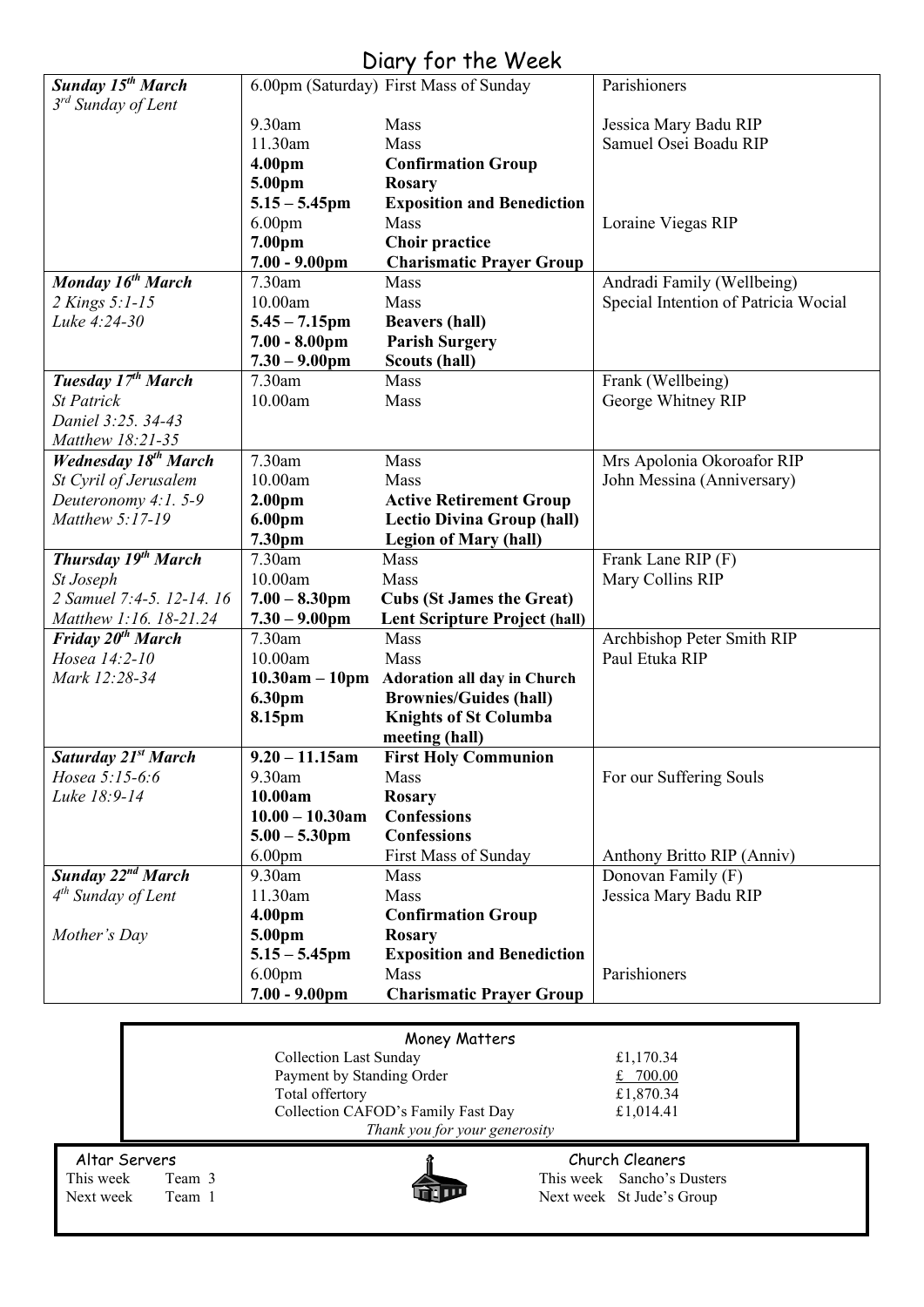### St. Andrew's Parish Notices

#### **ARCHBISHOP PETER SMITH RIP**

Following the sad news of the death of Archbishop Peter Smith RIP arrangements are being put in place for his Funeral. Sunday 29th March: 6pm: Reception into St George's Cathedral followed by Cathedral Mass: Archbishop John Wilson to preside. 8pm: Vigil Service, after which the Cathedral will close.

Monday 30th March: 7am: Cathedral opens. 7.30am: Cathedral Mass. *12.30pm: Funeral Mass:* Archbishop John Wilson to preside. Burial in the Cathedral Crypt at the end of the Mass.

#### **LENT 2020**

#### **Lenten Reflections on the God who speaks**

As part of celebrating the Year of the Word, during Lent we will be having reflections on our Lent Scripture Project. These will be held every Thursday evening for six weeks with the last one on  $2<sup>nd</sup>$  April, at  $7.30 - 9.00$ pm in the hall. The hall will be open from 7.00pm when teas and coffees will be served. Please check our poster in the porch for more details. All welcome.

#### **Stations of the Cross**

Stations of the Cross will be held on Fridays 10.30am and at 8.00pm. Also after 10am Mass on Wednesdays.

#### **Parish Penitential Service**

We will be holding our Parish Penitential Service on Monday 6<sup>th</sup> April at 7.30pm. This is a great way to prepare for Easter and there will be other Priests available to hear individual confessions.

#### **Friday Masses**

During Lent please note that this year, our normal 7.30am Mass will continue to be at this time as we are not able to facilitate by bringing it forward to 6.30am.

#### **Lenten Masses in Croydon University Hospital**

Every Monday during Lent at 12 noon, in the hospital Chapel (near Woodcroft Road). All are most welcome.

#### **GHANAIAN MEETING**

The group will be meeting today Sunday 15<sup>th</sup> March after the 11.30am Mass in the hall.

#### **GIFT AID ENVELOPES 2020/2021**

Gift aid envelopes for 2020/2021 are available for collection during the weekends of 22<sup>nd</sup> and 29<sup>th</sup> March after each Mass. Please remember to collect your boxes because every £10 you generously donate will allow the parish to claim back £2.50 from the tax authorities. Everyone who pays tax are actively encouraged to join the Gift Aid Scheme as this will generate an additional 25% extra income for the parish. Last year 80 boxes (40%) were not collected. Each box costs £1.66. Source 2018 accounts: Envelopes 21% Standing orders 36% Money in baskets 43% (no tax can be claimed on these potentially the parish could have claimed an extra £11,382). Please contact Albert Tang, Gift Aid Organiser for more information.

#### **ACTIVE RETIREMENT GROUP**

The group is sorry to advise that due to the Coronavirus they will postpone meetings until after Easter. After Easter please check the newsletter for an update or contact Gwen and Bill on 01883 620864.

#### **MY DAY BY DAY BOOKS**

The Easter books for adults as well as the Junior and Infant books are available to purchase now,  $\pounds 1$  for the adult books and 50p for the Junior and Infant books.

#### **KNIGHTS OF ST COLUMBA**

The Order of the Knights of St Columba Council 204 will be holding their monthly meeting here at St Andrew's on Friday 20<sup>th</sup> March at 8.15pm in the hall to encourage recruitment from the Parish to their Order. The Knights of St Columba is a male Catholic laity organisation with the purpose of supporting the Church and the Clergy. We hope that men of the Parish will attend this meeting to find out the useful work that the Order undertakes and will hopefully help you decide to join.

#### **ST ANDREW'S SOCIAL COMMITTEE**

The St Andrew's Social Committee invites you to a sparkling afternoon tea on Saturday 18<sup>th</sup> April between 2.00 – 5.00pm. Come along for a glass of sparkling wine, all the tea (and coffee) you can drink, scones and cream, cakes and